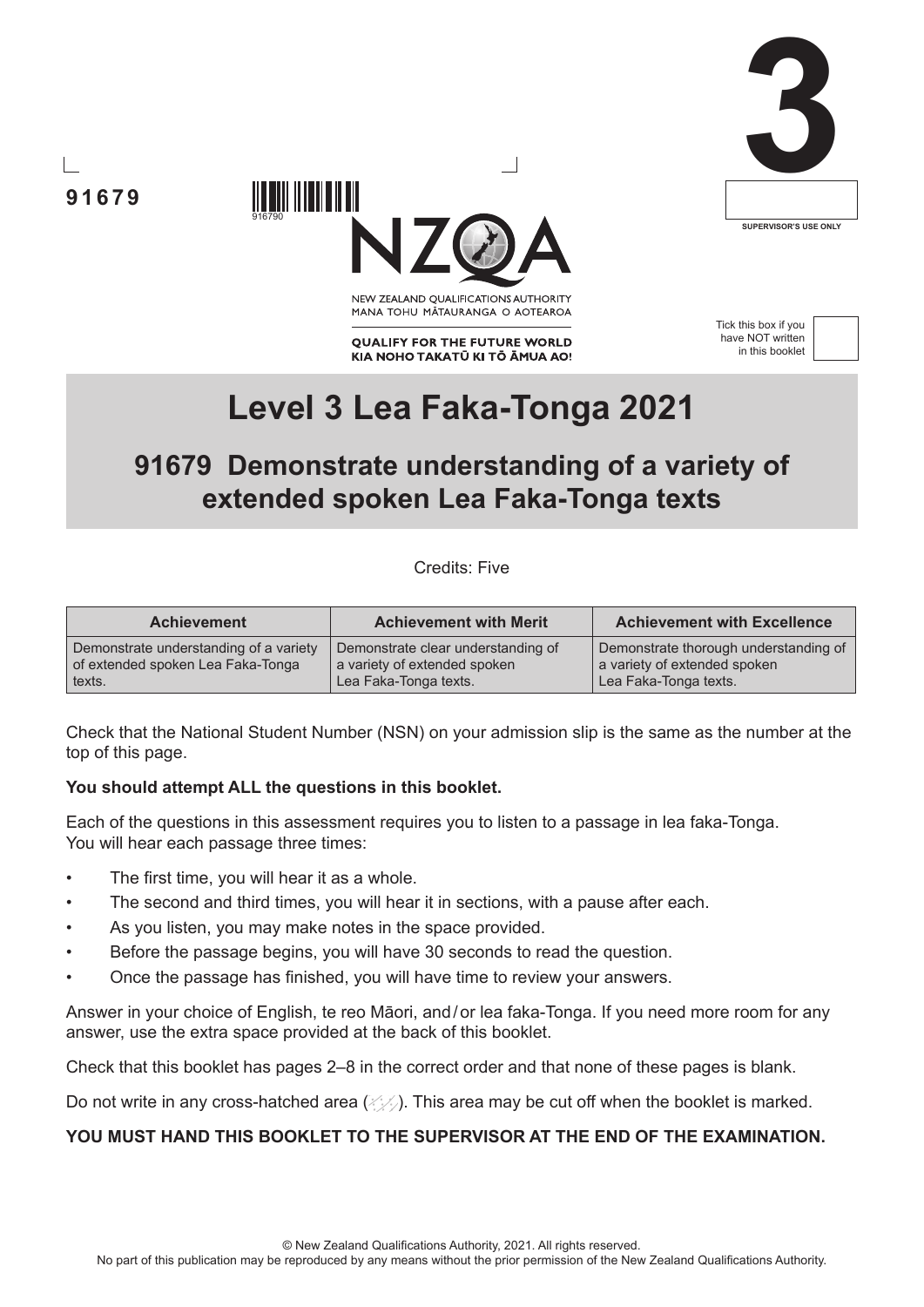## **FIRST PASSAGE:** *Ko e liliu taʻe ʻamanekina* **(An unexpected change of career)**

*Fanongo ki he fakaʻekeʻeke ʻo e pailate Tonga´. Ngāueʻaki 'a e fakaʻekeʻekeˊ ke tali 'a e Fehuʻi ʻUluakiˊ.* Listen to an interview with a Tongan pilot. Refer to the interview in your answer to Question One.

#### **Glossed vocabulary**

kau tau maluʻi fonua ʻa e Tuʻi´ King's defence forces

#### **LISTENING NOTES**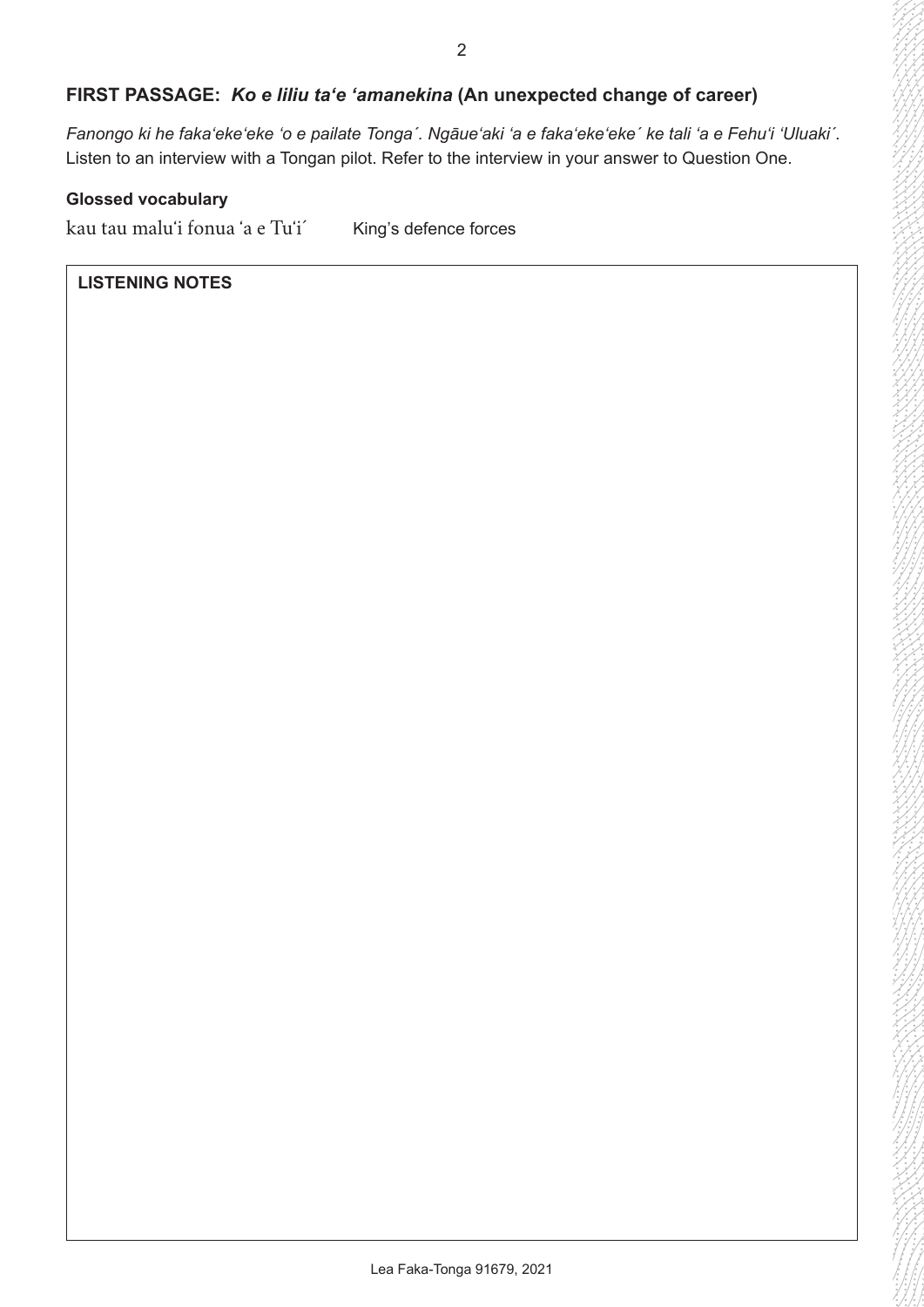## **QUESTION ONE**

(a) *Ko e hā 'a e ngaahi faingataʻa naʻe fehangahangai mo Sione koeʻuhi ko e KOVITI-19?* What challenges did Sione face as a result of COVID-19?

(b) *Fakamatala'i mai pē ko e hā e meʻa naʻe tokoni kia Sione ke kei loto-lahi pē.* Explain what helped Sione to stay positive.

(c) *Fakamatala'i mai pē naʻe anga fēfē 'a e lava 'e Sione 'o fehangahangai lelei mo e ngaahi liliu 'i he'ene ngāue´? Poupou'i ho'o tali 'aki ha fakamo'oni mei he konga tohi´.* How did Sione cope with his career change? Support your answer with evidence from the text.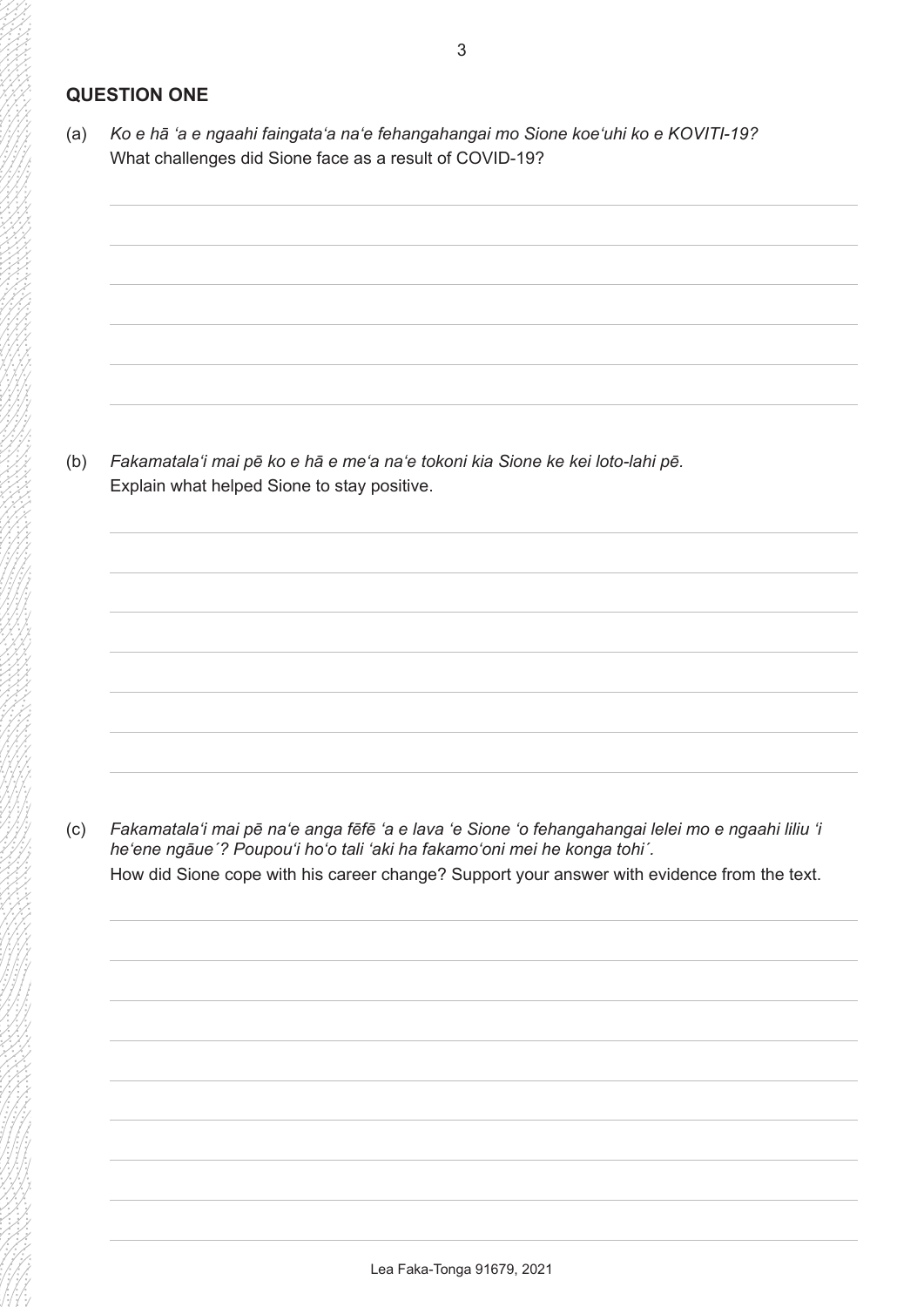## **SECOND PASSAGE:** *Ko e koloa 'a Tonga* **(Treasure of Tonga)**

*Fanongo ki he talanoa 'o e ngatu´. Ngāueʻaki 'a e talanoaˊ ke tali 'a e Fehuʻi Uaˊ.* Listen to the story of the *ngatu*. Refer to the passage in your answer to Question Two.

#### **Glossed vocabulary**

- tutu the inner bark of a mulberry tree
- ike a hardwood club
- tutua a wooden log for beating *tutu*

#### **LISTENING NOTES**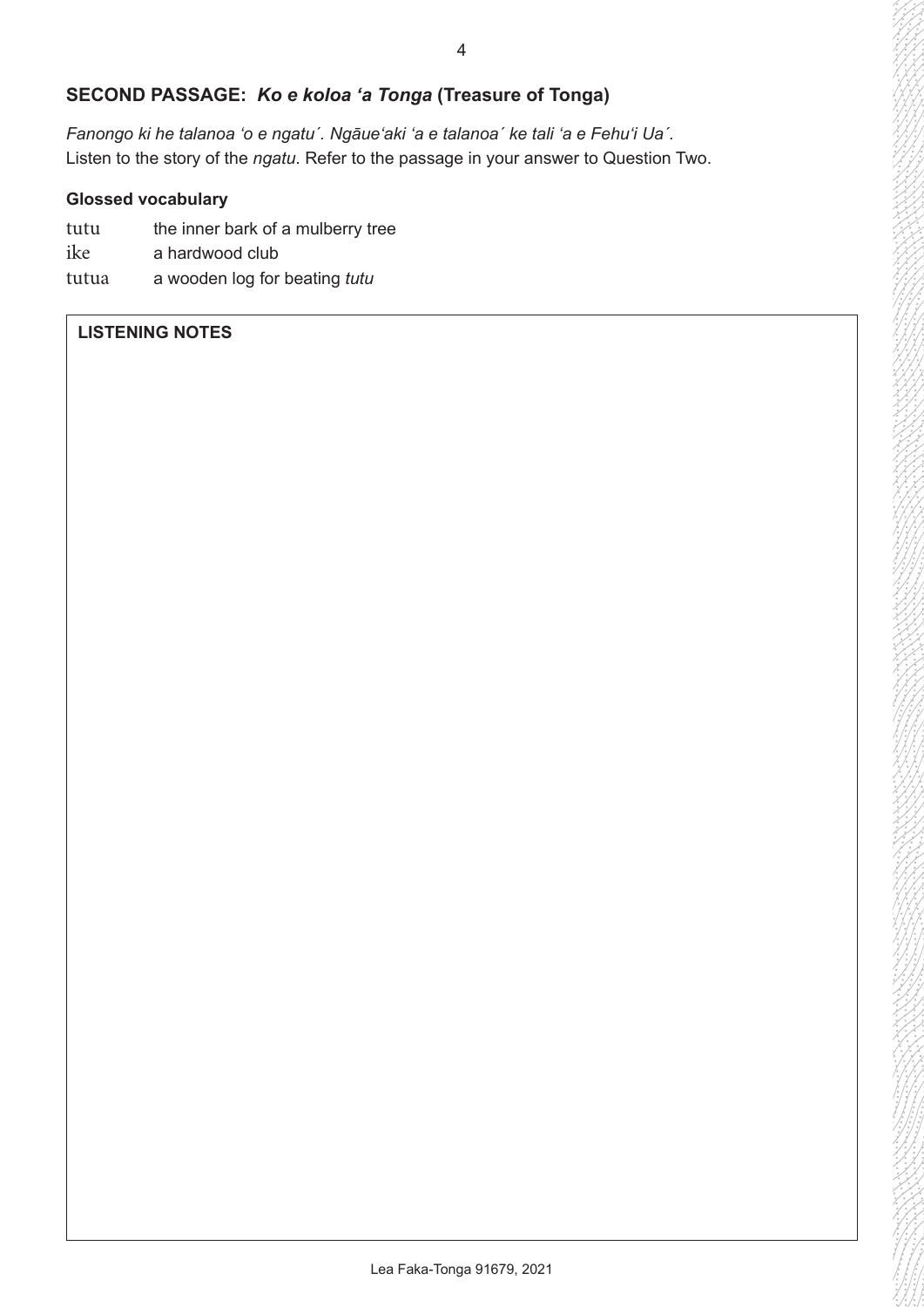## **QUESTION TWO**

(a) *Fakamatala'i 'a e fatongia 'oku fakahoko 'e he kakai fefine´ mo e kakai tangata´ he lolotonga 'o hono ngaohi 'o e ngatu´ 'i Tonga 'o fakatatau ki he talanoa´.*

Explain the role of men and women in the process of making *ngatu* in Tonga, according to the text.

(b) *Fakamatala'i 'a e faikehekehe 'o e founga hono ngaohi e ngatu´ 'i Tonga pea mo muli´. 'I ho'o lau´, ko e fē 'a e founga 'oku´ ke saiʻia ai´ pea ko e hā ho'o 'uhinga´?*

Compare the way *ngatu* is made in Tonga and the way it is made overseas. In your opinion, which method is preferable, and why?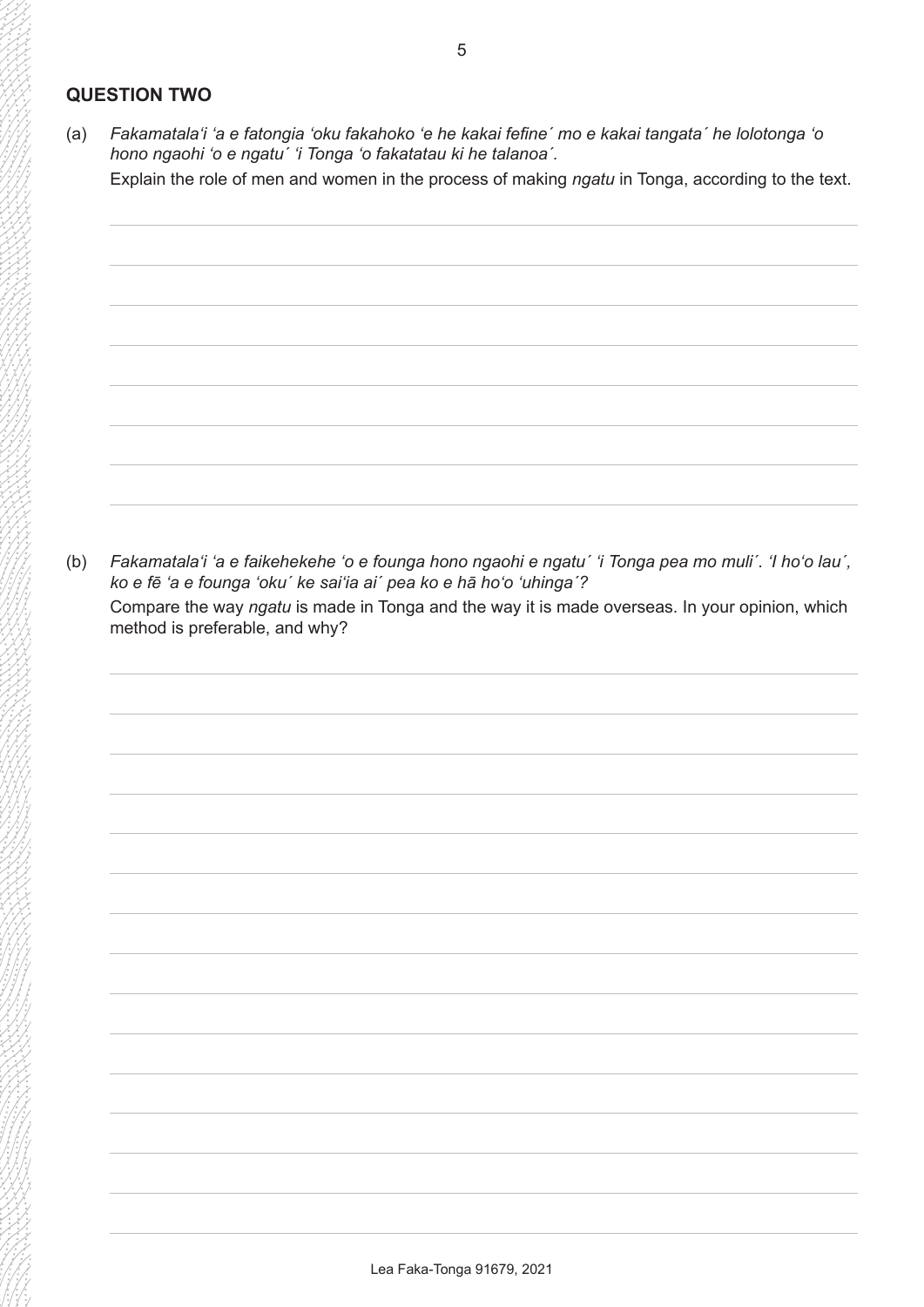## **THIRD PASSAGE:** *Ko e lanu hoku kili* **(My skin colour)**

*Fanongo ki he lea Sāpate Ako 'a Losaline´. Ngāueʻaki 'a e leaˊ ke tali 'a e Fehuʻi Toluˊ.* Listen to Losaline's Education Sunday speech. Refer to the speech in your answer to Question Three.

## **Glossed vocabulary**

laulanu racial discrimination laukauʻaki proud of

#### **LISTENING NOTES**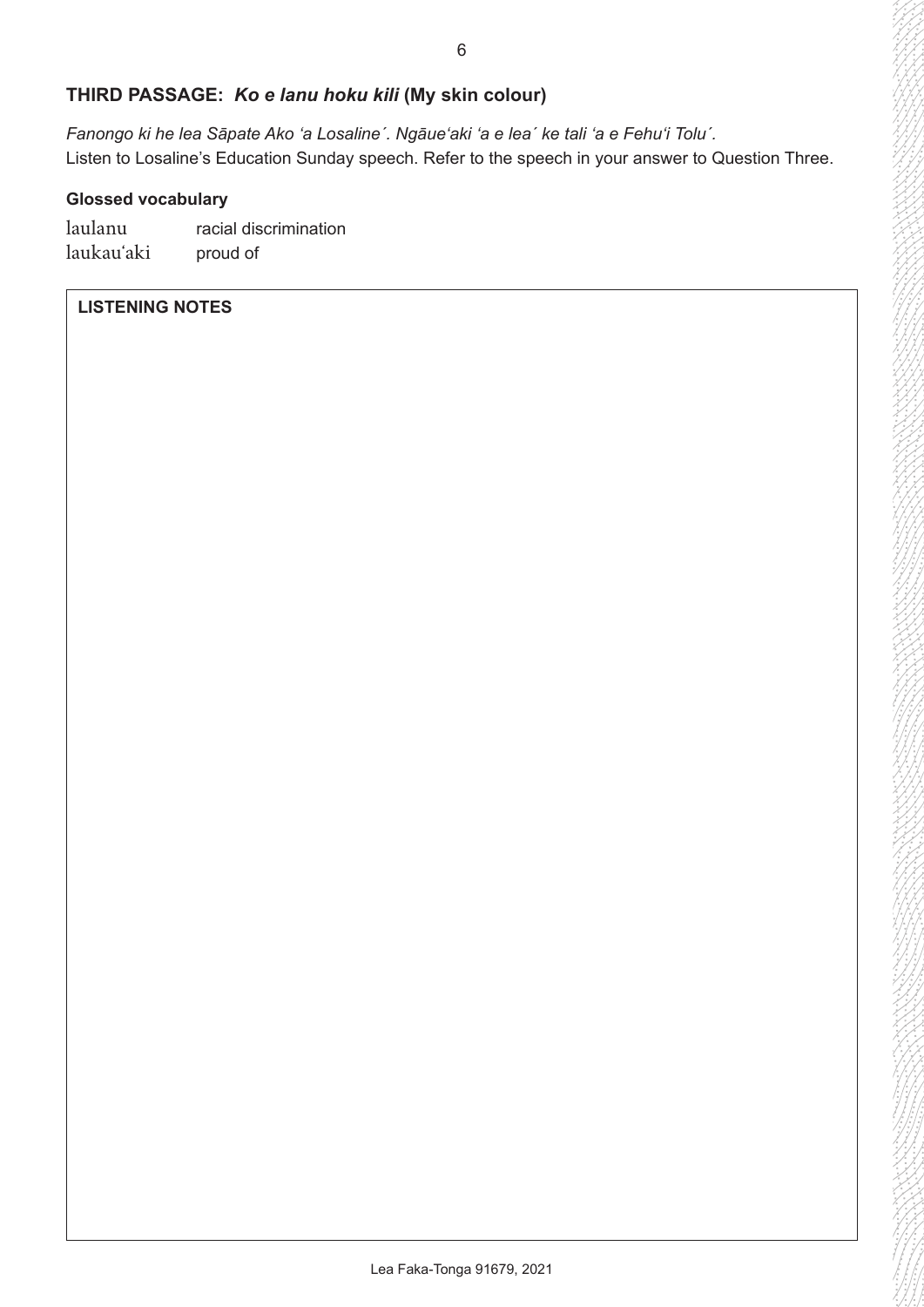## **QUESTION THREE**

(a) *Fakamatala'i ʻa e founga ne faka'ai'ai ai 'e he ngaahi meʻa ne fetaulaki mo e kiʻi fāmili 'o Losalineˊ ke feinga mālohi he akoˊ.*

Explain how the family's experiences motivated Losaline to pursue an education.

(b) *Ko e hā e faleʻi 'a e toko taha lea´ ki he fānau toʻu tupu´, fekauʻaki mo honau kahaʻu´?* What advice does Losaline have for young people considering their future?